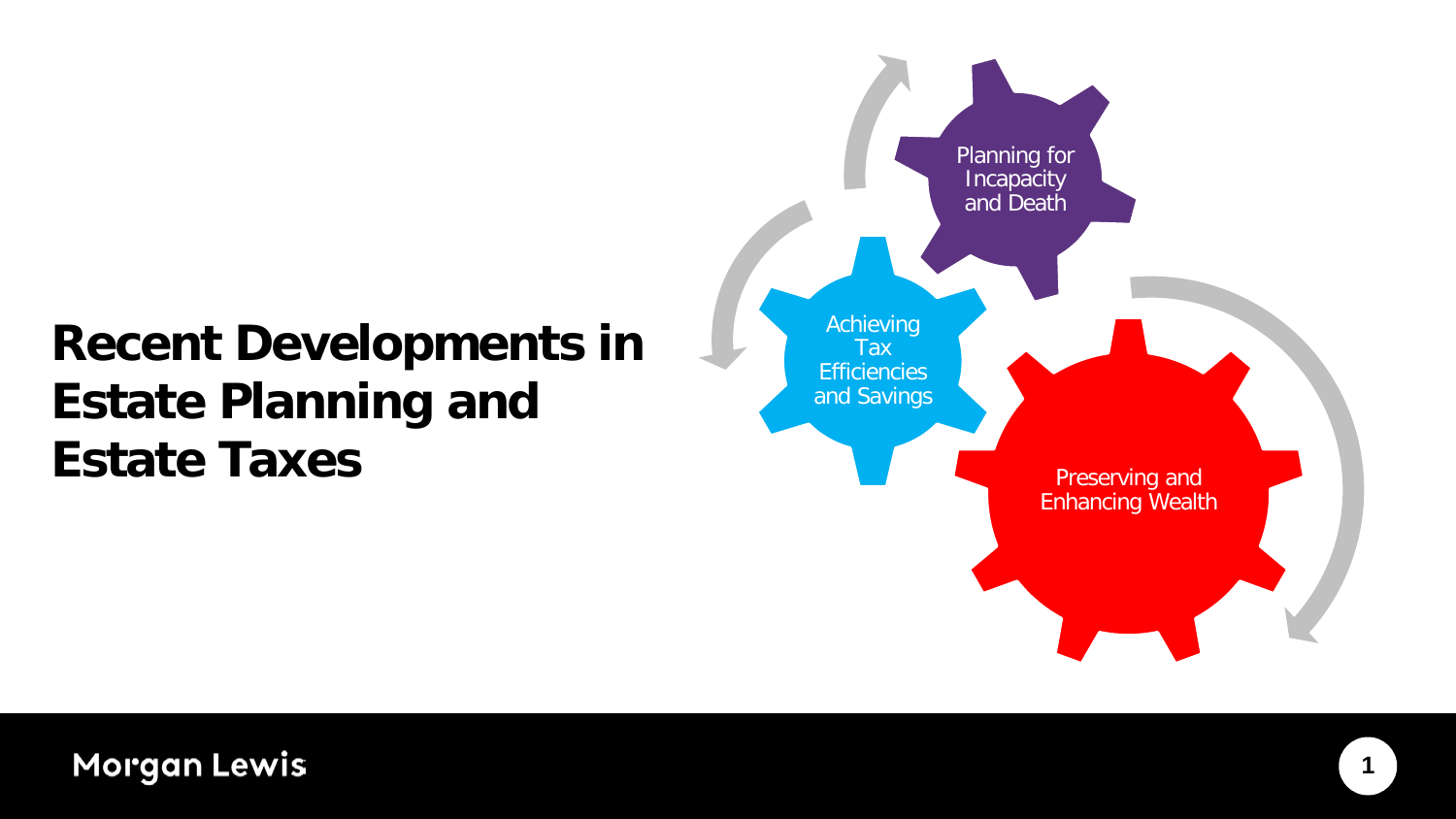# FEDERAL TRANSFER TAX **SYSTEM**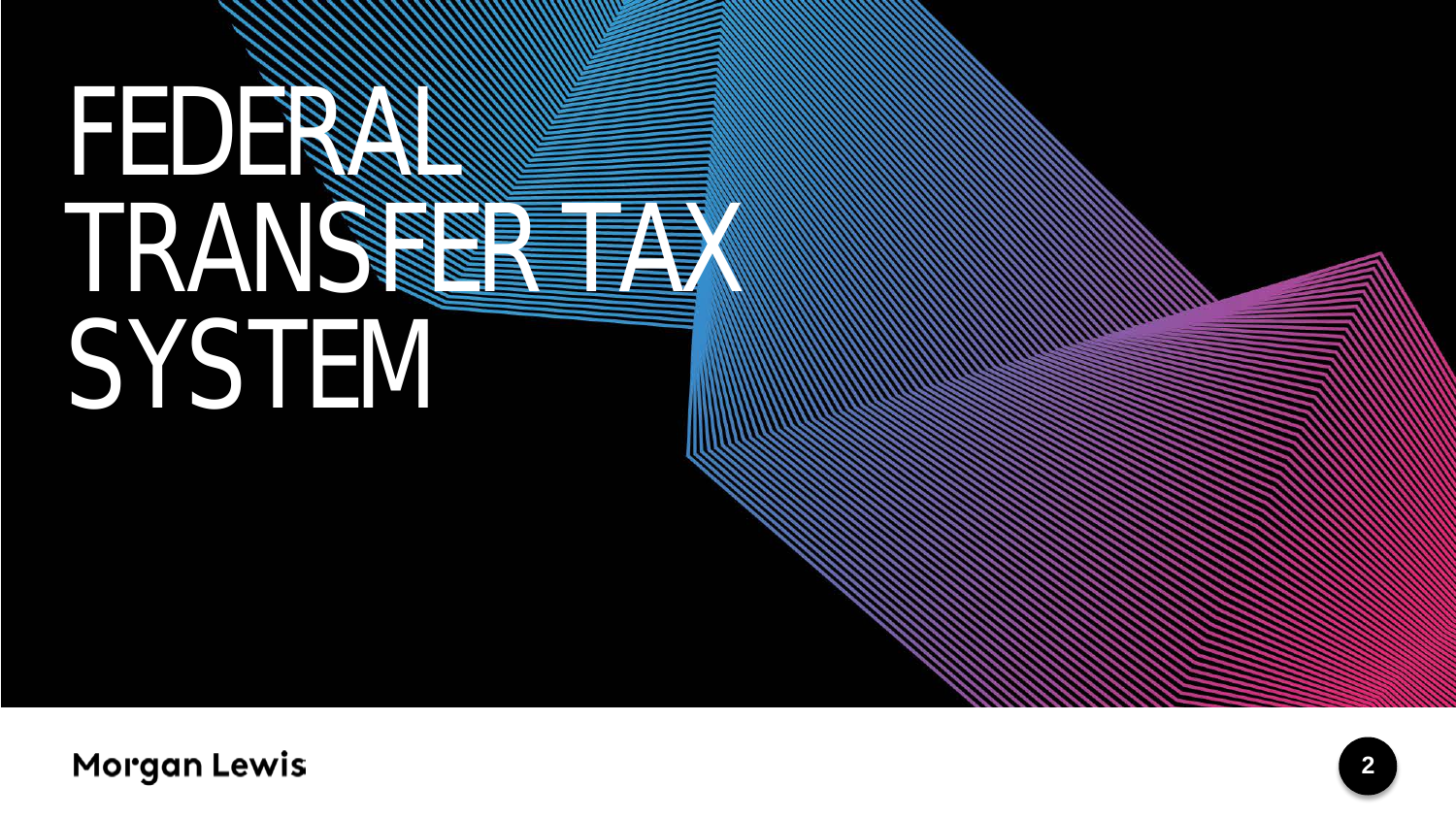## **Federal Transfer Tax System**

The United States government imposes taxes on certain transfers of property.

There are three types of federal transfer tax:

#### **Gift Tax**

• Imposed on transfers of property that a person makes during his or her lifetime

#### **Estate Tax**

• Imposed on transfers of property at death

#### **Generation Skipping Transfer ("GST") Tax**

• Imposed on certain transfers of property that skip a generation

#### **Rates:**

• Each of the gift tax, estate tax, and GST tax is currently imposed at a **40%** top marginal rate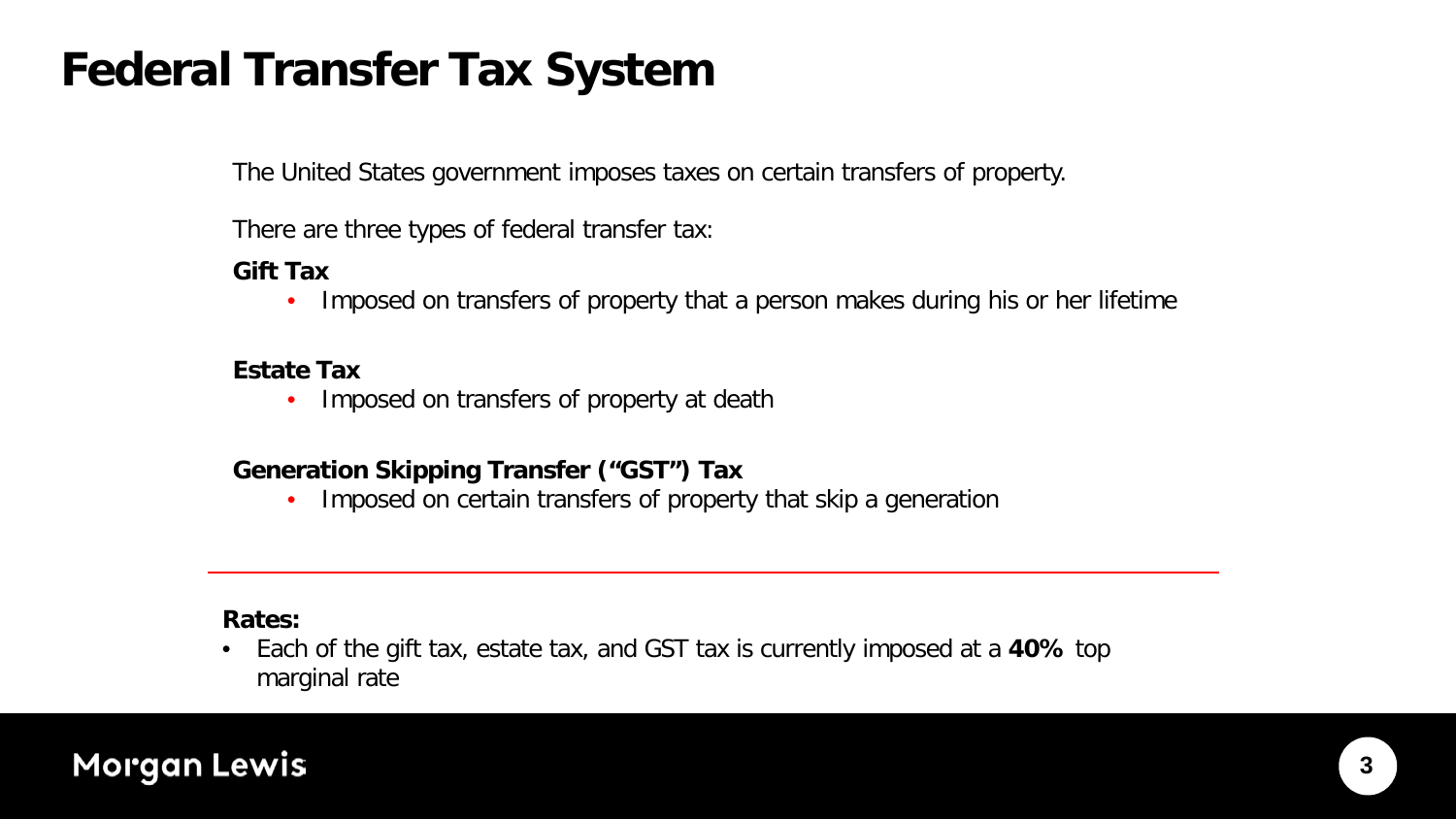## **Federal Transfer Tax Exemptions**

No transfer tax is due unless a person's taxable transfers exceed his or her exemption amount.

#### **Gift and Estate Tax Exemption**

- The gift and estate tax exemptions are "unified," which means that each person has a certain exemption from both gift and estate tax.
	- In 2022, the gift and estate tax exemption is **\$12.06 million**. \*
	- Taxable gifts during a person's lifetime use up the exemption amount (meaning less is available to reduce estate tax at death).

#### **GST Tax Exemption**

- Each person also has a GST tax exemption
	- In 2022, the GST tax exemption is **\$12.06 million**.\*

\*Under current law, the exemption amounts are \$10 million, indexed to inflation. The exemption amounts are scheduled to revert to \$5 million, indexed for inflation, on January 1, 2026.



**Gift and Estate Tax Exemption**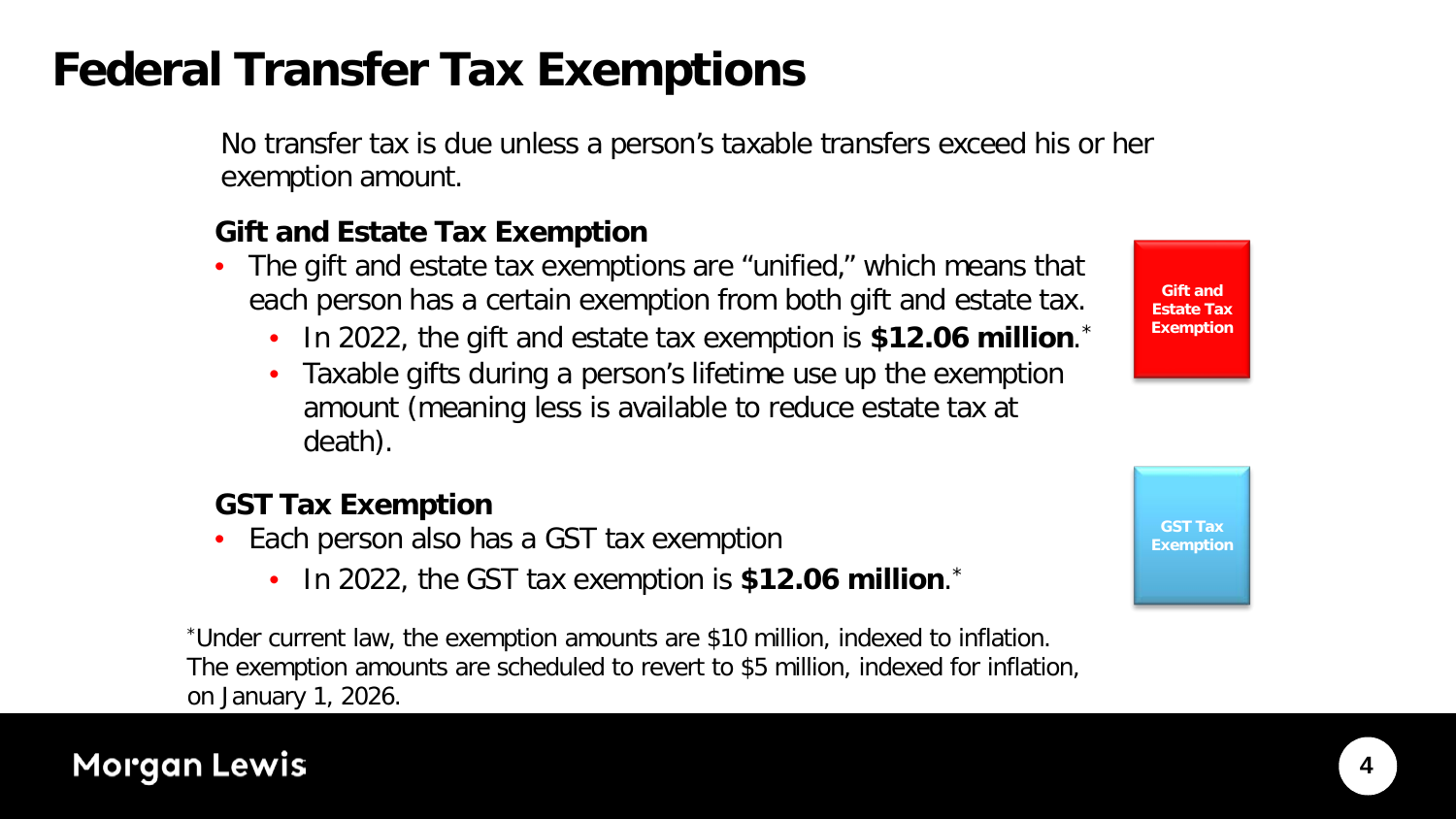## **Exclusion for Qualified Payments for Tuition and Medical Expenses**

To qualify for the tuition exclusion from gift tax, the payment must be:

- For tuition only (not books, supplies, room and board, etc.)
- Paid directly to the institution providing the education



### **Tuition Exclusion Medical Exclusion**

To qualify for the medical exclusion from gift tax, the payment must be:

- For medical insurance or for medical care
- Paid directly to the institution providing the medical insurance or care

Expenses that are subsequently reimbursed by Educational or Medical **Educational or Medical Educational or Medical Educational or Medical**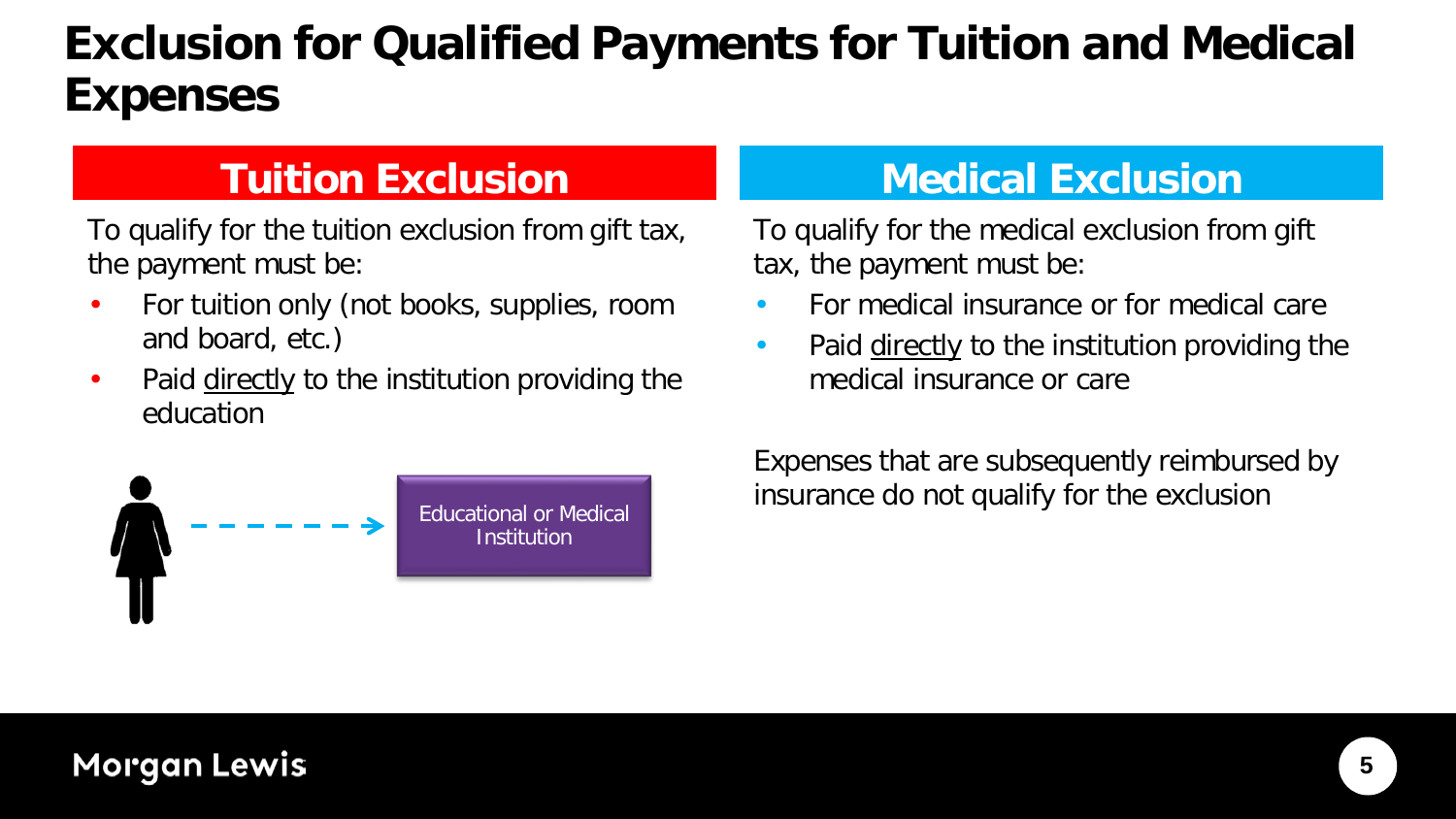## **Annual Gift Tax Exclusion**

- Certain gifts in amounts up to the annual exclusion amount per recipient per year are excluded from the gift tax
- Such gifts do not reduce a person's gift and estate tax exemption
	- The annual exclusion amount is \$16,000 in 2022<sup>\*</sup>
	- If the donor is married and the couple splits gifts, either spouse may give twice the annual exclusion amount to each recipient without reducing the couple's lifetime gift and estate tax exemptions
		- Note that both spouses must file gift tax returns to split their gifts, even if the total gifts are under the annual exclusion amount



For example, a couple can give \$32,000 outright to each of their children in 2022 without using any of their lifetime gift and estate tax exemptions.

\* Under current law, the annual gift tax exclusion is \$10,000, indexed for inflation.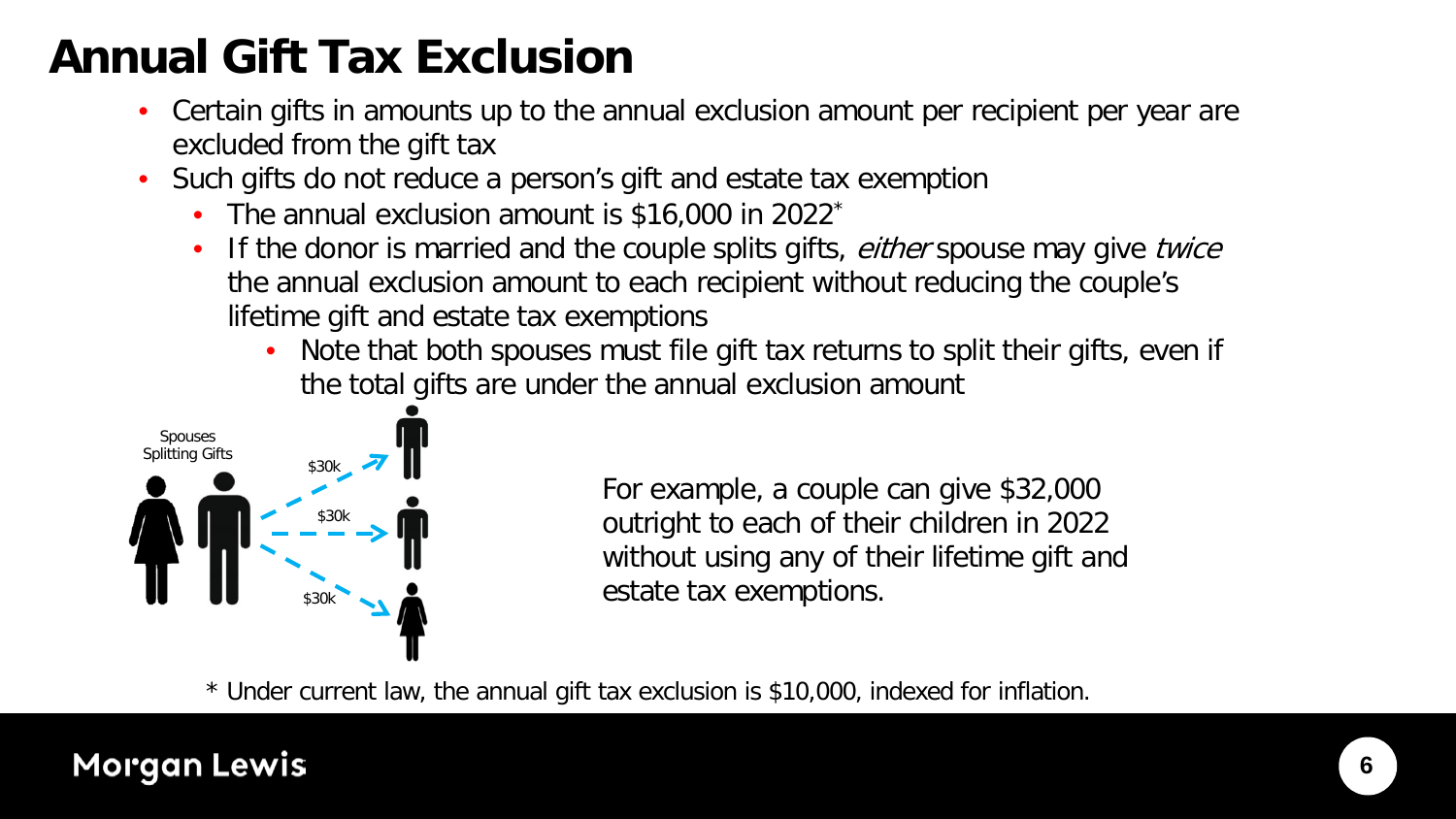## **Federal Marital and Charitable Deductions**

#### **Marital and Charitable Deductions**

Unlimited deductions from gift, estate, and GST tax are allowed for transfers to:

- Transferor's U.S. citizen spouse
- Charity



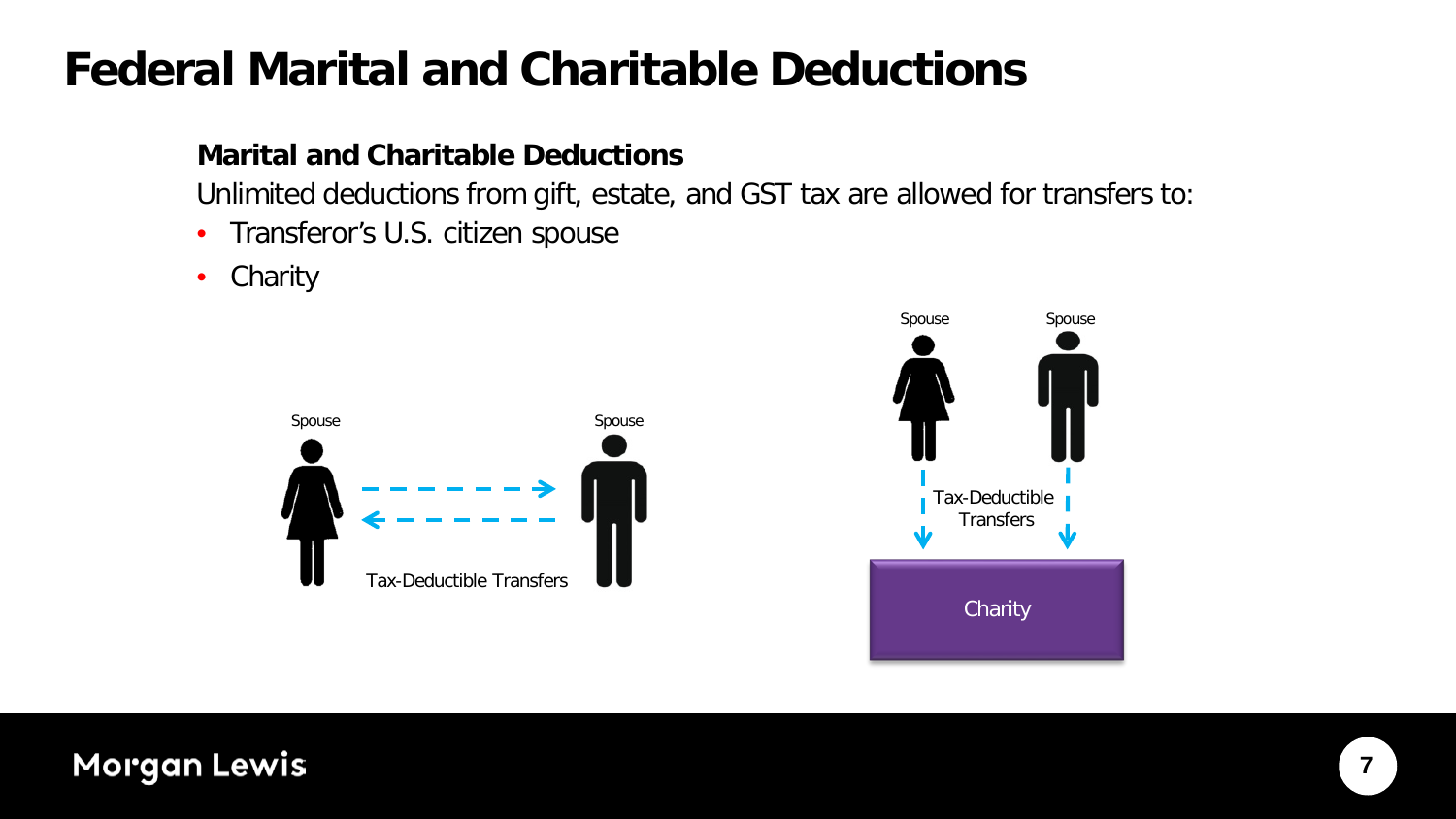## **Federal Estate and Gift Tax Proposals**

- Build Back Better Act (9/21)
	- Sunset of 2017 Act accelerated from 1/1/26 to 1/1/22
	- Changes to grantor trust rules
	- Gain recognition on certain sales
	- Changes to valuation discounts
- House Rules Committee (10/21)
	- Omitted these provisions
- New unfinished version of the Build Back Better Act (12/21)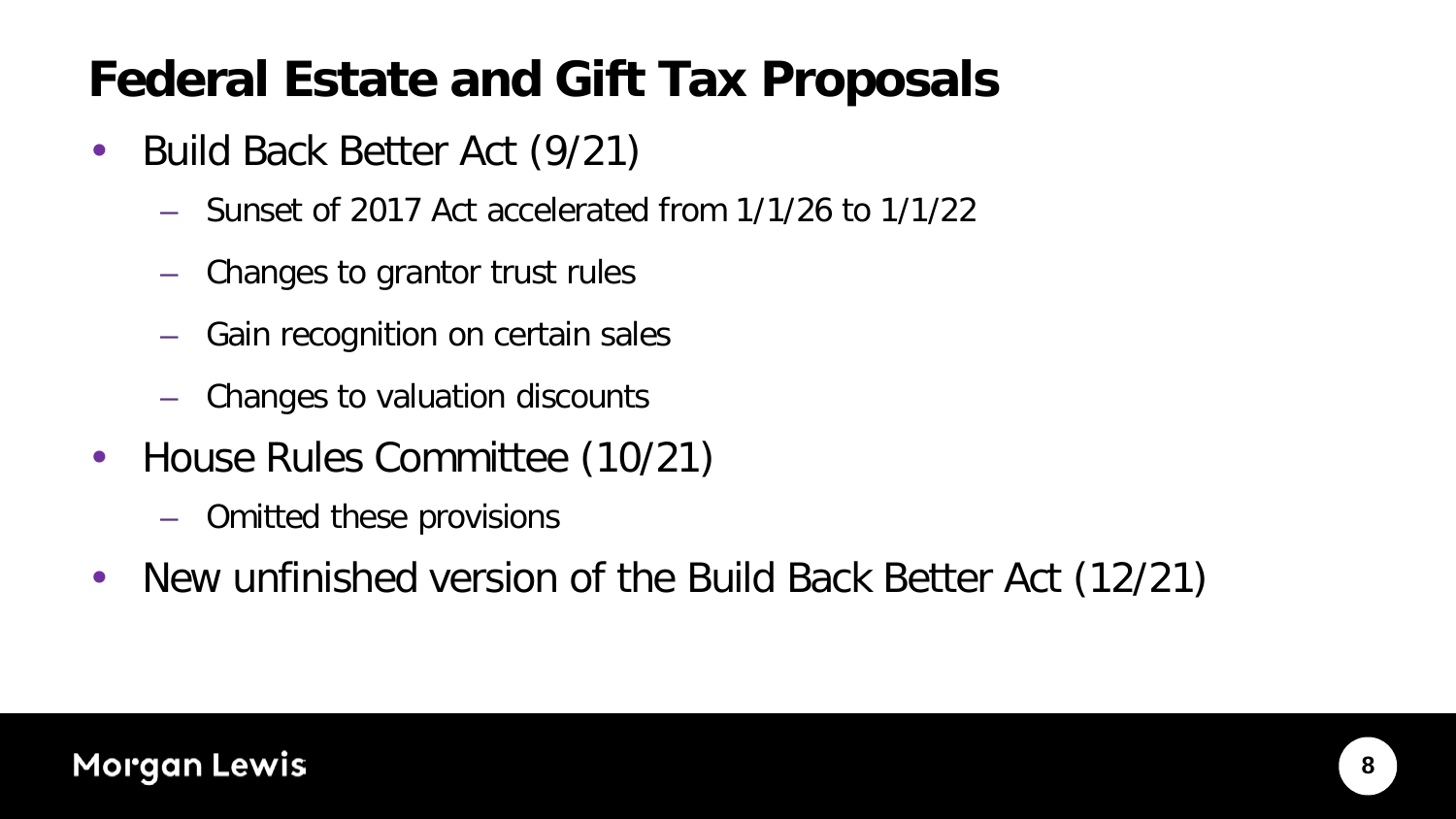## **Current Status of Proposals**

- None of these provisions are currently included
- Timing is very uncertain
- Potential administrative changes
- Retroactive tax changes?
- Constitutional attack
- Planning for potential legislation
- Current law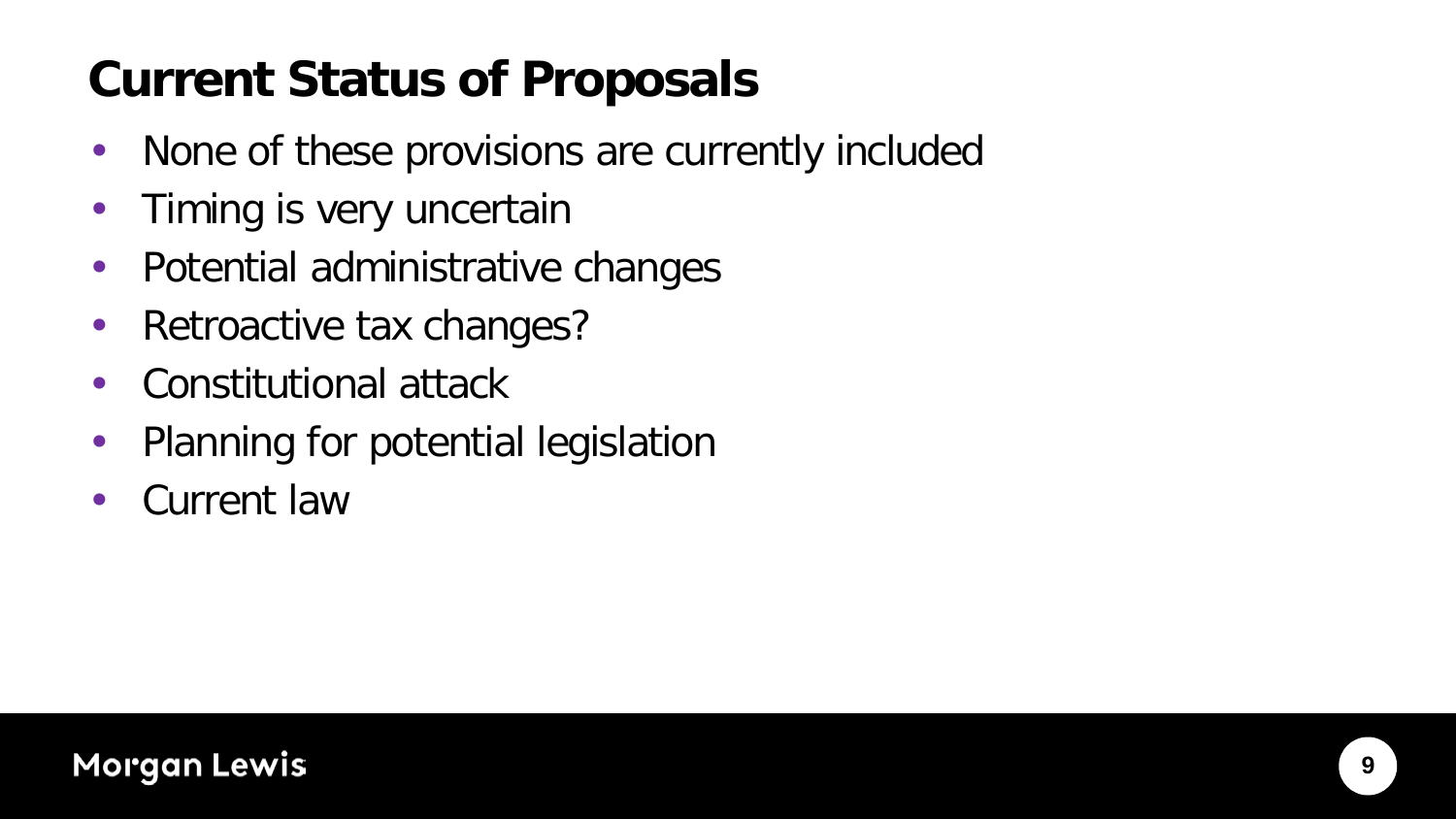## **STATE** INHERITANCE AND ESTATE TAXES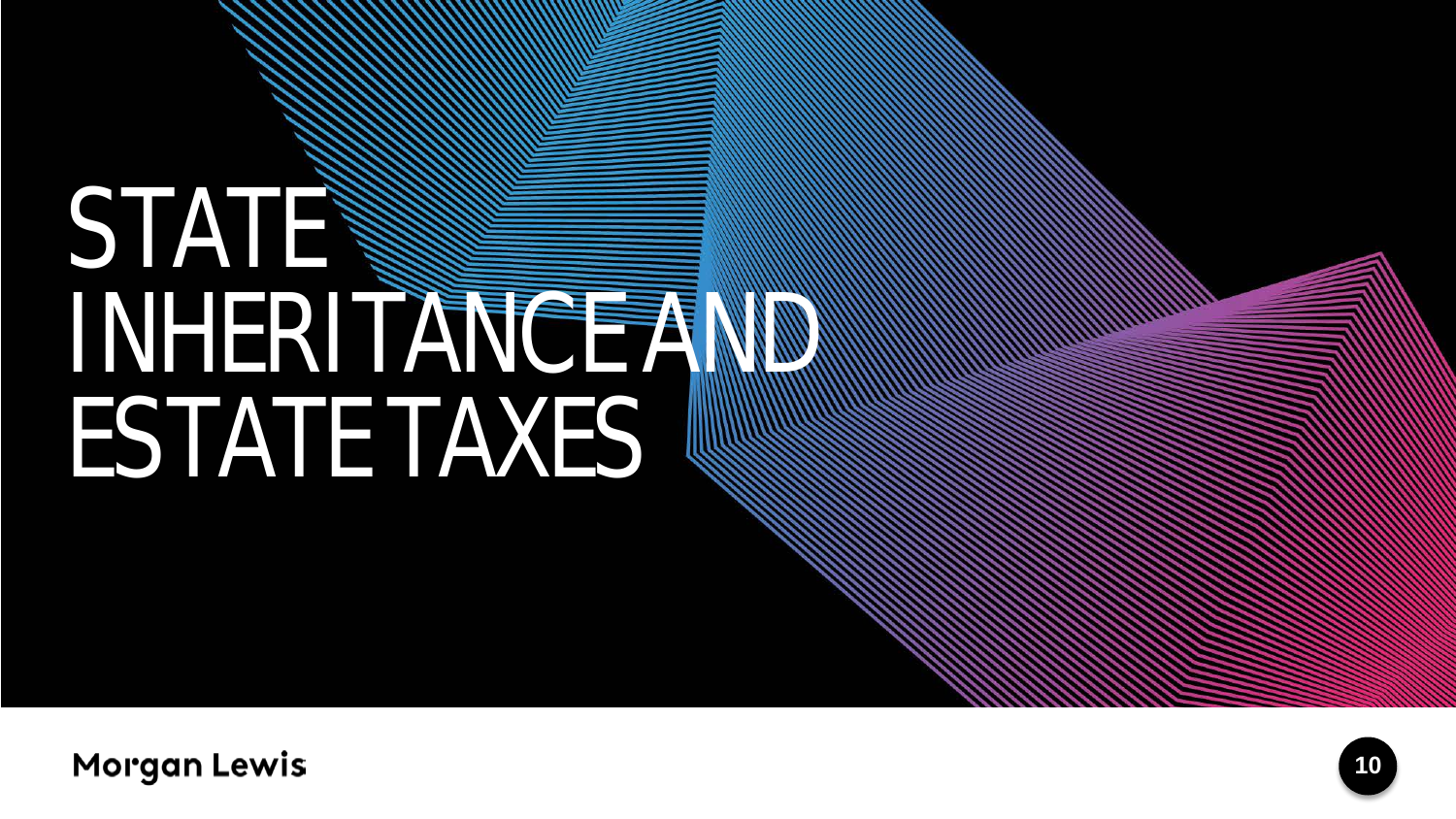## **State Estate and Inheritance Taxes**

Some states impose their own estate or inheritance taxes, for example:

**Morgan Lewis** 

| <b>State Estate Tax</b> | <b>Exemption in 2022</b> | <b>Top Marginal Rate</b> |
|-------------------------|--------------------------|--------------------------|
| Connecticut             | \$9.1 million            | 12%                      |
| Maine                   | \$6.01 million           | 12%                      |
| <b>Massachusetts</b>    | \$1 million              | 16%                      |
| New Hampshire           | 0                        | $\overline{0}$           |
| Rhode Island            | \$1,648,611              | 16%                      |
| Vermont                 | \$5 million              | 16%                      |

#### \*Estates over a \$5.5125 million "cliff" are not entitled to an exemption and are taxable from the first dollar.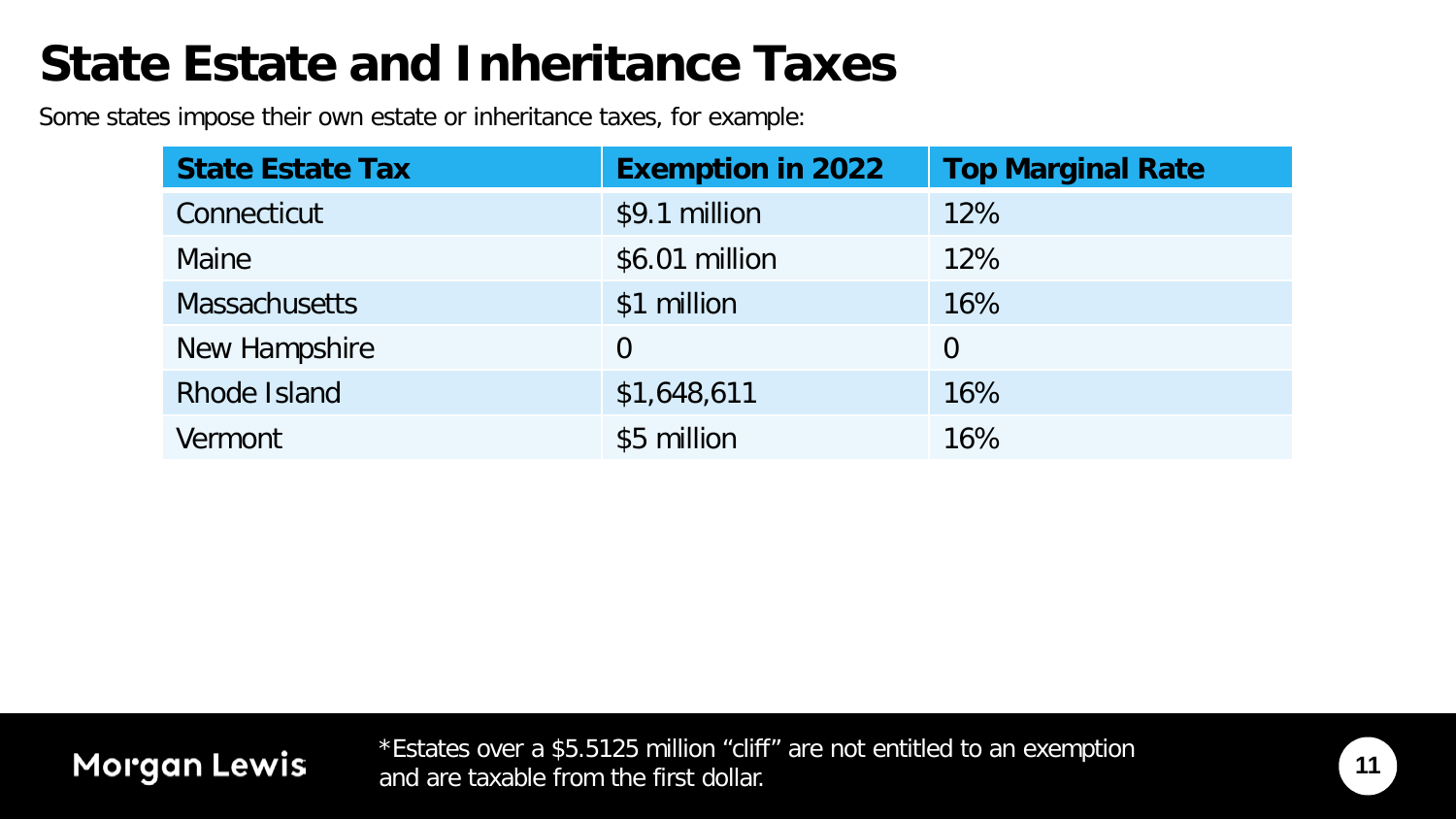## **Connecticut Estate Tax**

- Current exemption of \$9.1 million
- History
	- Prior to 2018: \$2 million for almost 15 years
	- 2019: \$3.6 million
	- 2020: \$5.1 million
	- 2021: \$7.1 million
- 2023: \$12.06 million
- 2026: Drops back to 2017 level of \$5.49 million (indexing for inflation)
- No portability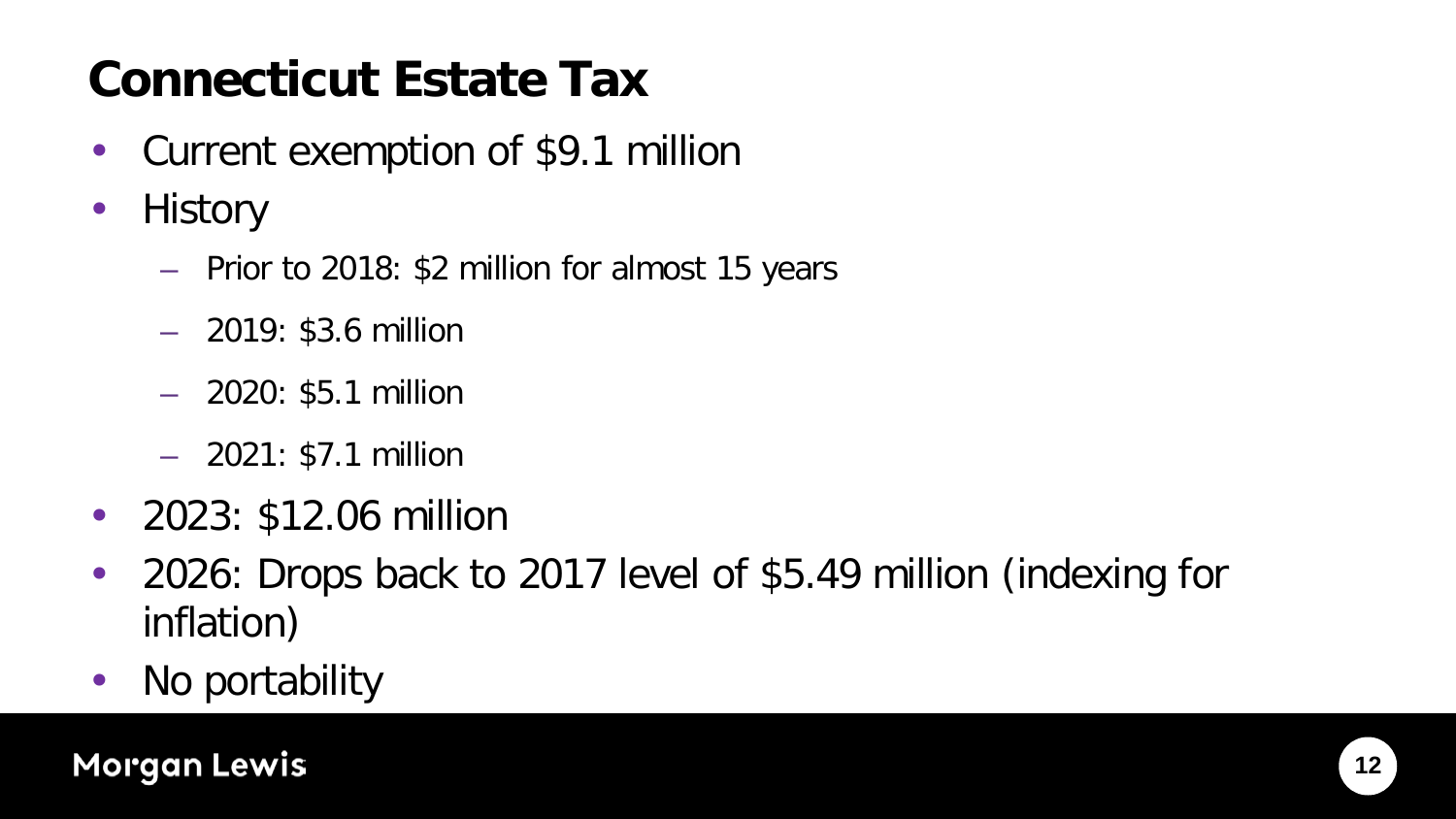## **Connecticut Gift Tax**

- Only state that also assesses a state gift tax separate from the federal gift tax
- Applies same gift tax exemption
- Similar state filing requirements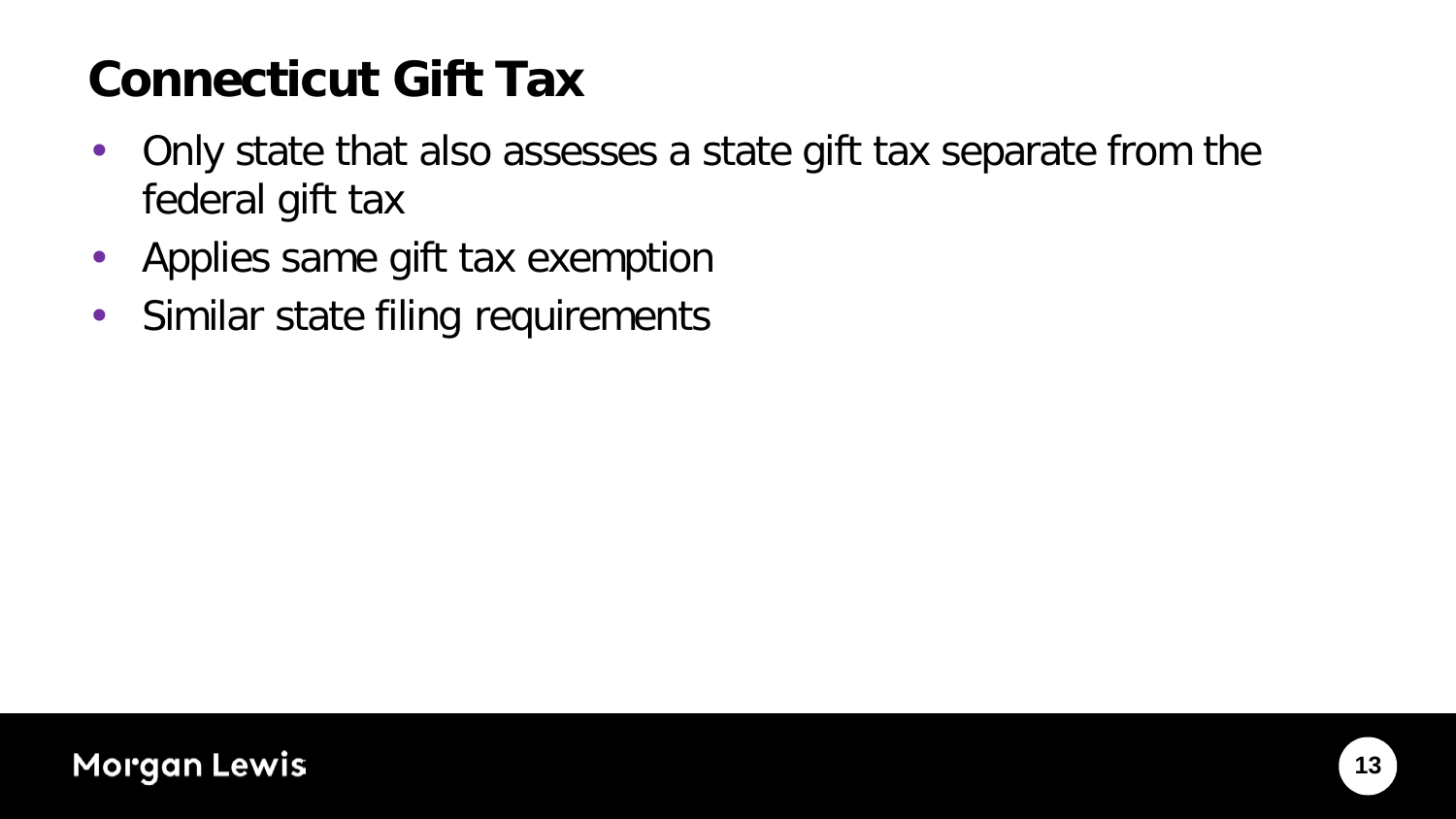## **Connecticut Non-Resident Issues**

- 2019 amendment to Connecticut General Statutes
- Planning prior to amendment
- Amendment provides that real estate owned by pass-through entity will not prevent imposition of Connecticut Estate tax
- Does not address gift tax issues
- How tax is imposed on non-residents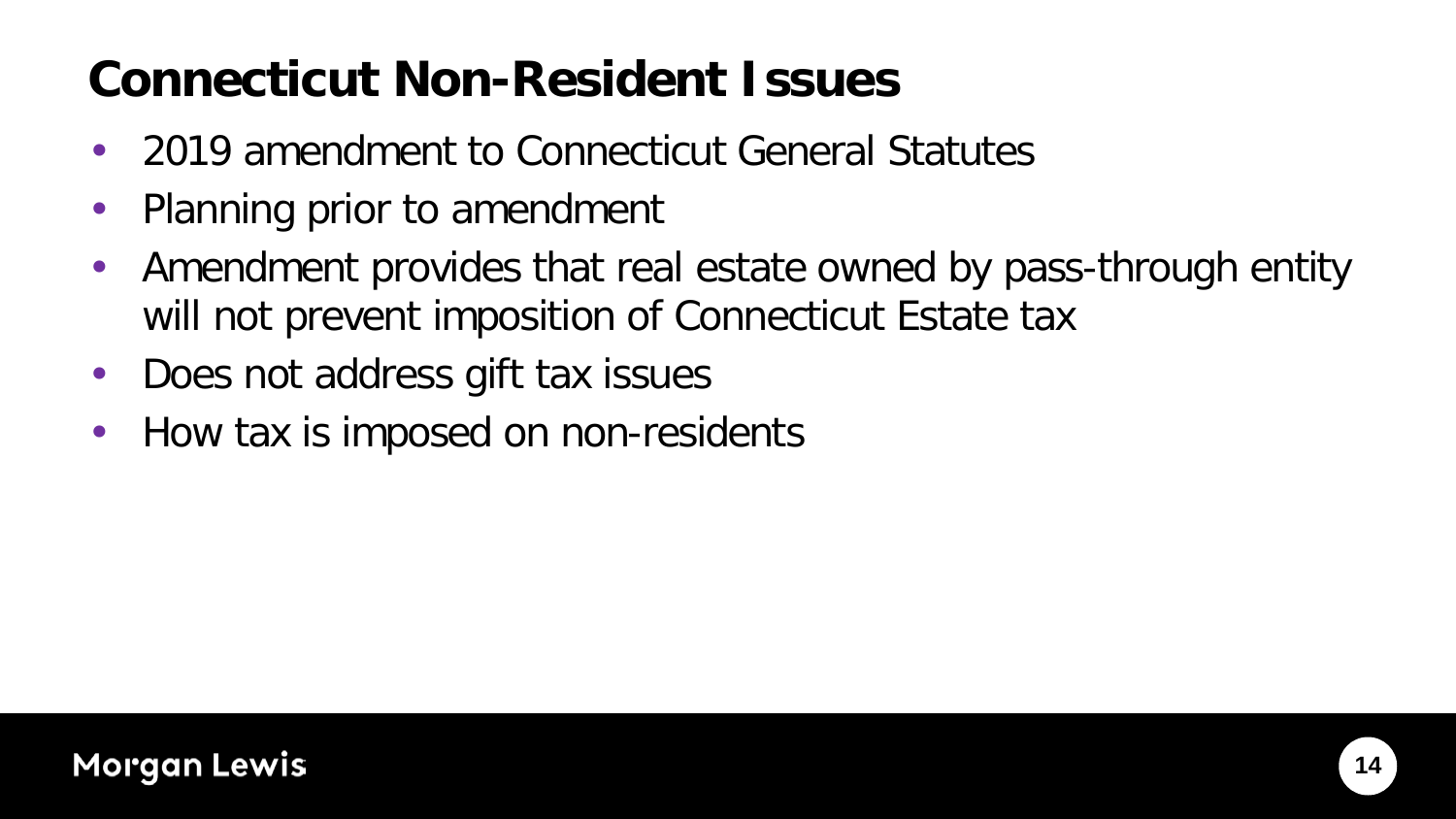## **Maine Estate Taxes**

- Current exemption of \$6.01 million
- History
	- 2021: \$5.87 million
- No portability
- No gift tax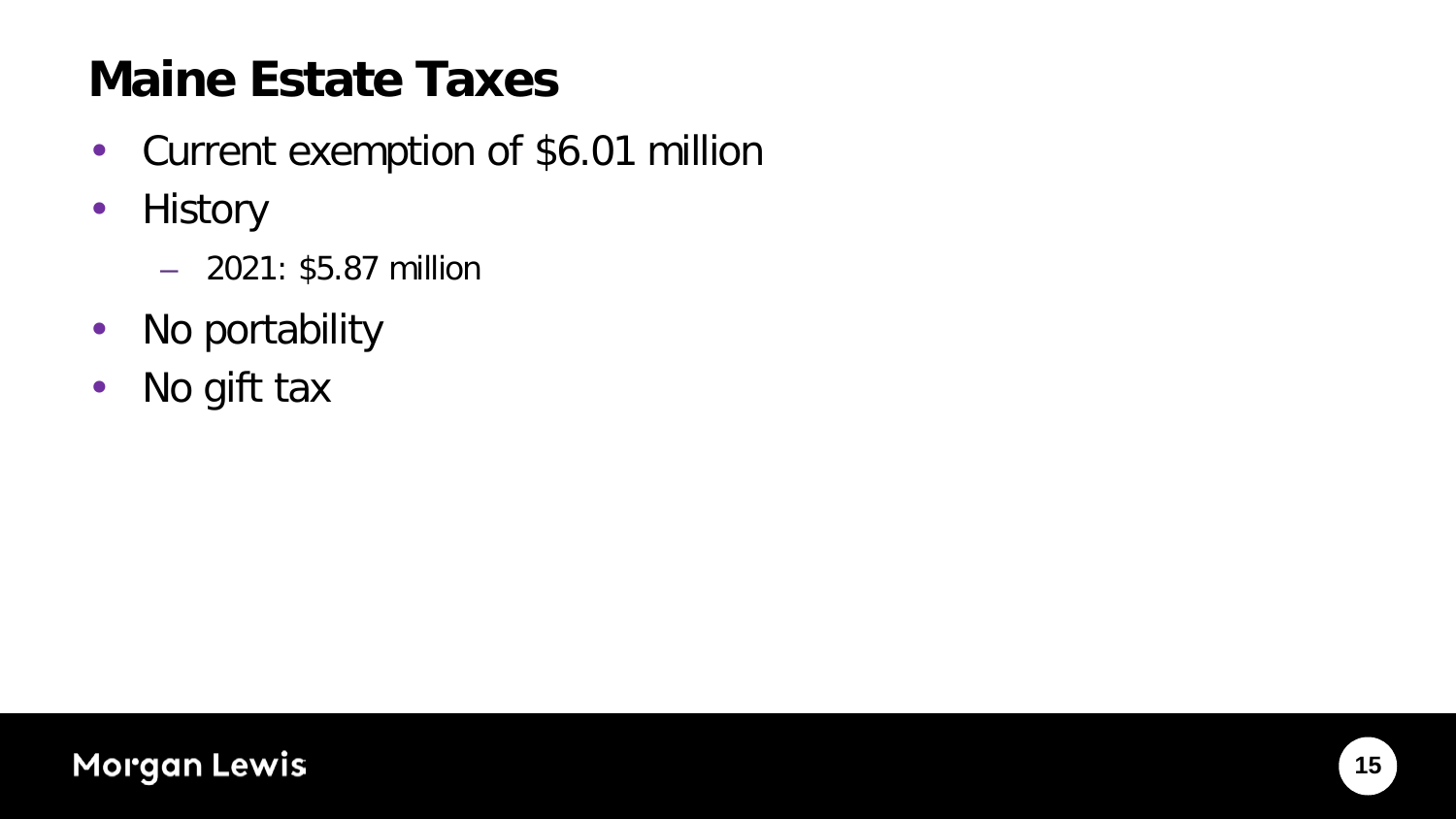## **Maine Non-Resident Issues**

- How it works for non-residents
- How real property may be owned
- Tax trap for unwary nonresident couple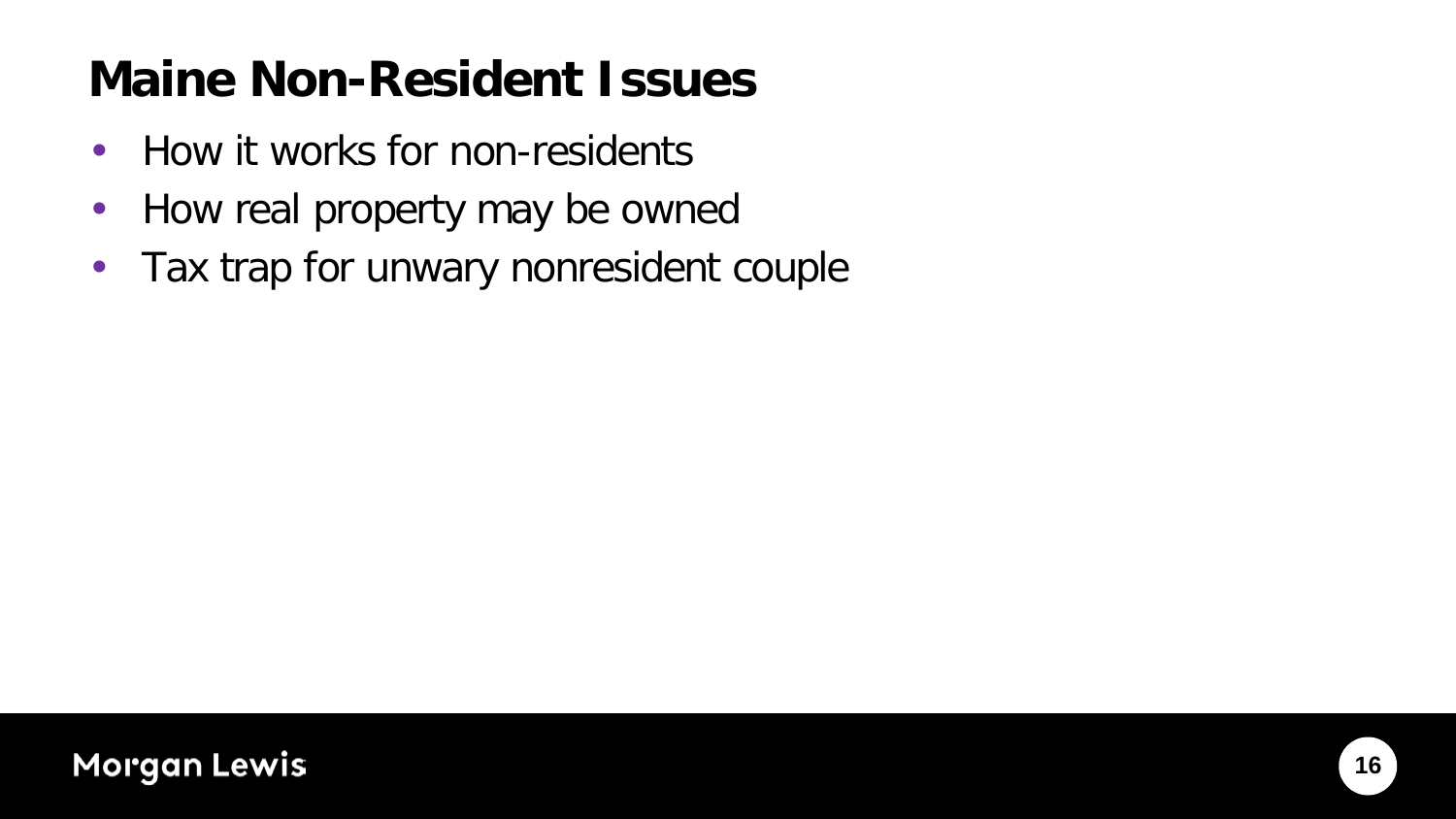## **Massachusetts Estate Taxes**

- Current exemption of \$1 million
- How an estate is taxed once it reaches threshold
- Application to property outside of Massachusetts
- Application of out-of-state trusts
- Discussion of potential changes
- No Portability
- No gift tax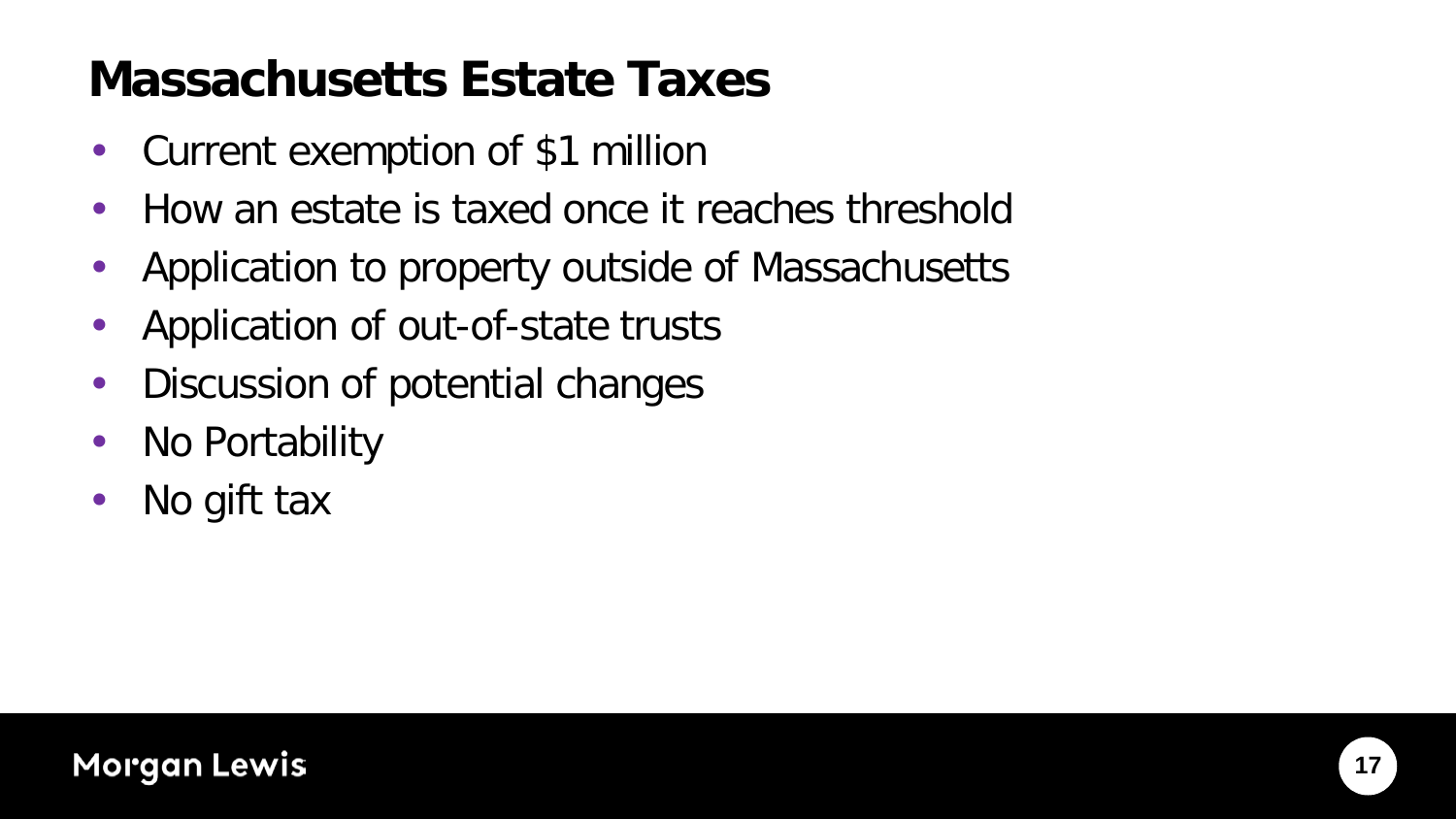## **Massachusetts Non-Resident Issues**

- How it works for non-residents
- How real property may be owned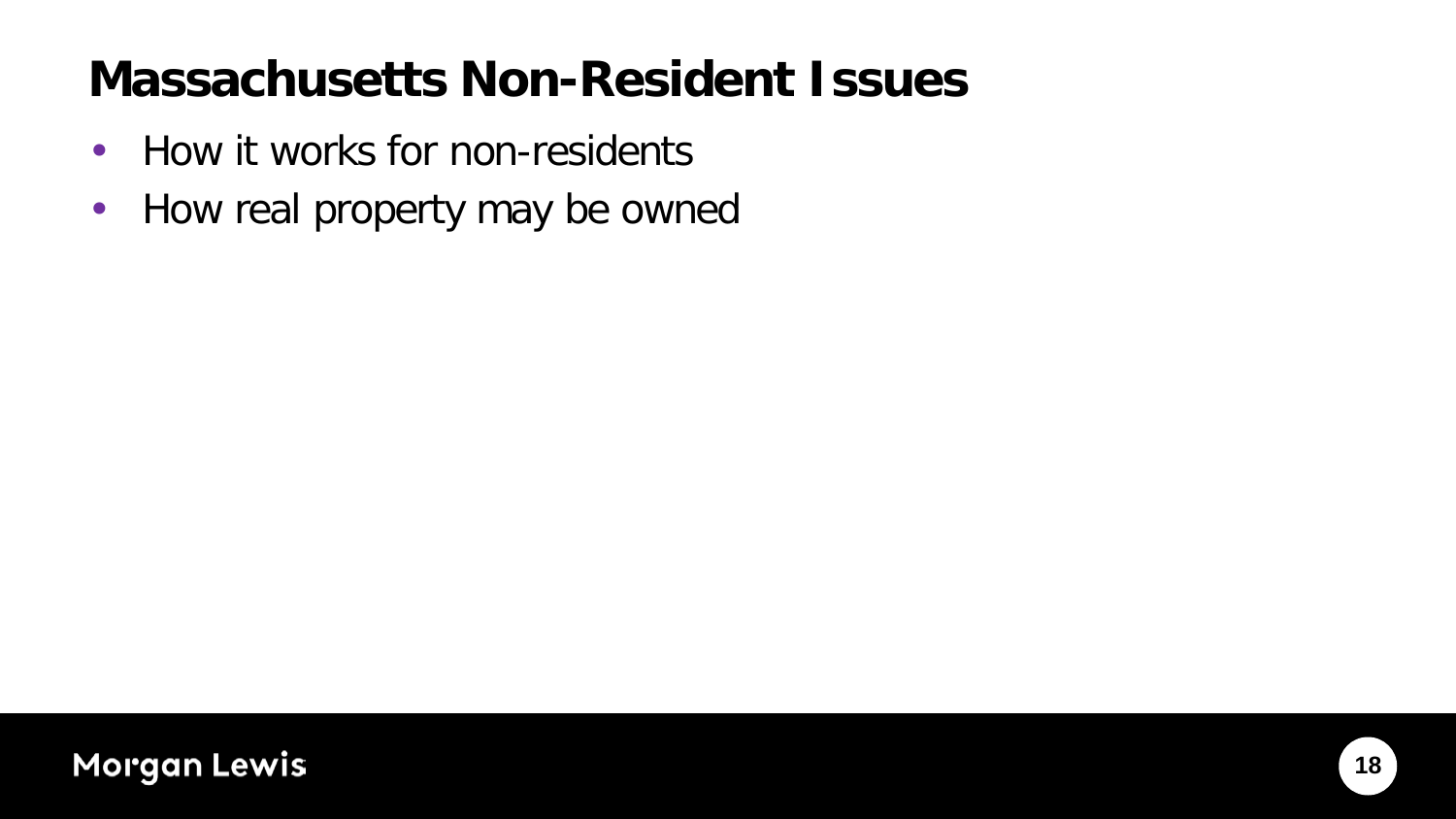## **New Hampshire Estate Tax**

- Easy \$0!
- Non-resident concerns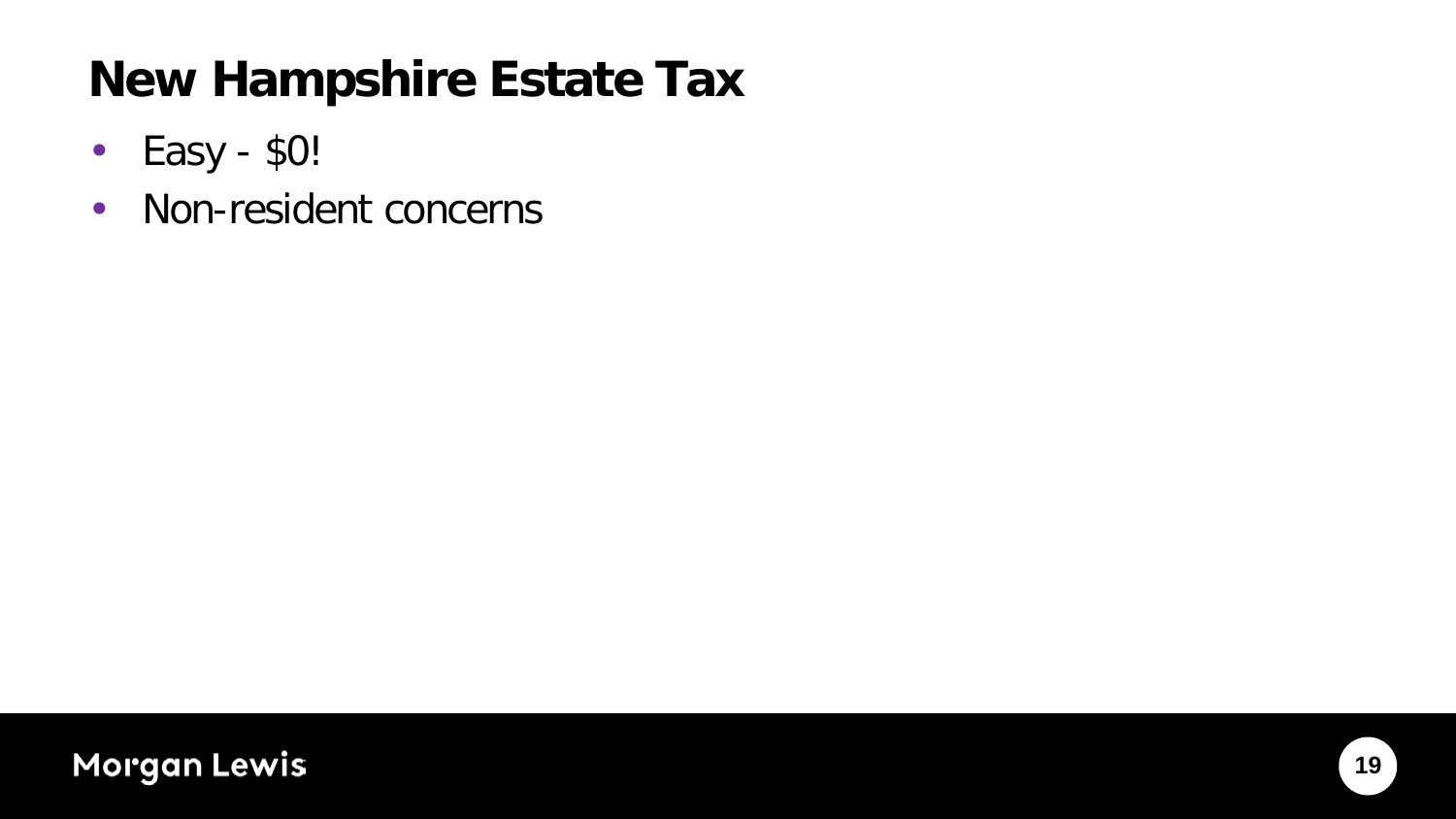## **Rhode Island Estate Taxes**

- Current exemption of \$1,648,611
- Does not have true estate tax exemption, and instead applies a credit against the Rhode Island estate tax due
- History
	- 2015 & 2016: \$1.5 million
	- 2017: \$1,515,156
	- $-$  2018: \$1,537,656
	- 2019: \$1,561,719
	- $-$  2020: \$1,579,922
	- 2021: \$1,595,156
- Application to property outside of Rhode Island
- Nonresident issues
- No portability
- No gift tax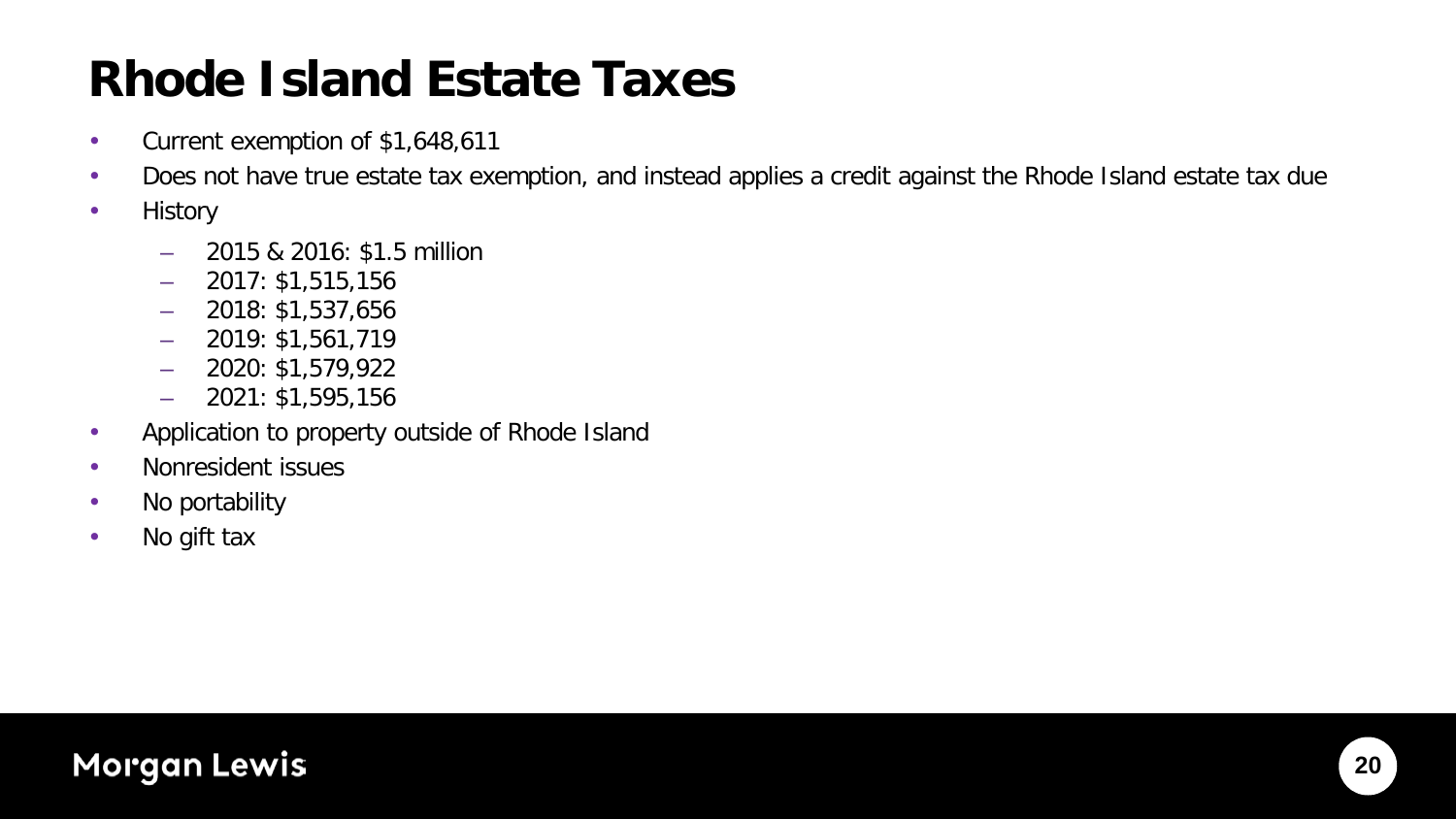## **Vermont Estate Taxes**

- Current exemption of \$5 million
- History
	- 2020: \$4.25 million
- Tax rate
- How it is calculated
- What is included in the decedent's gross estate
- Vermont exemption is not tied to the federal exemption and is not indexed for inflation
- No portability
- No gift tax
- Does have generation-skipping transfer tax